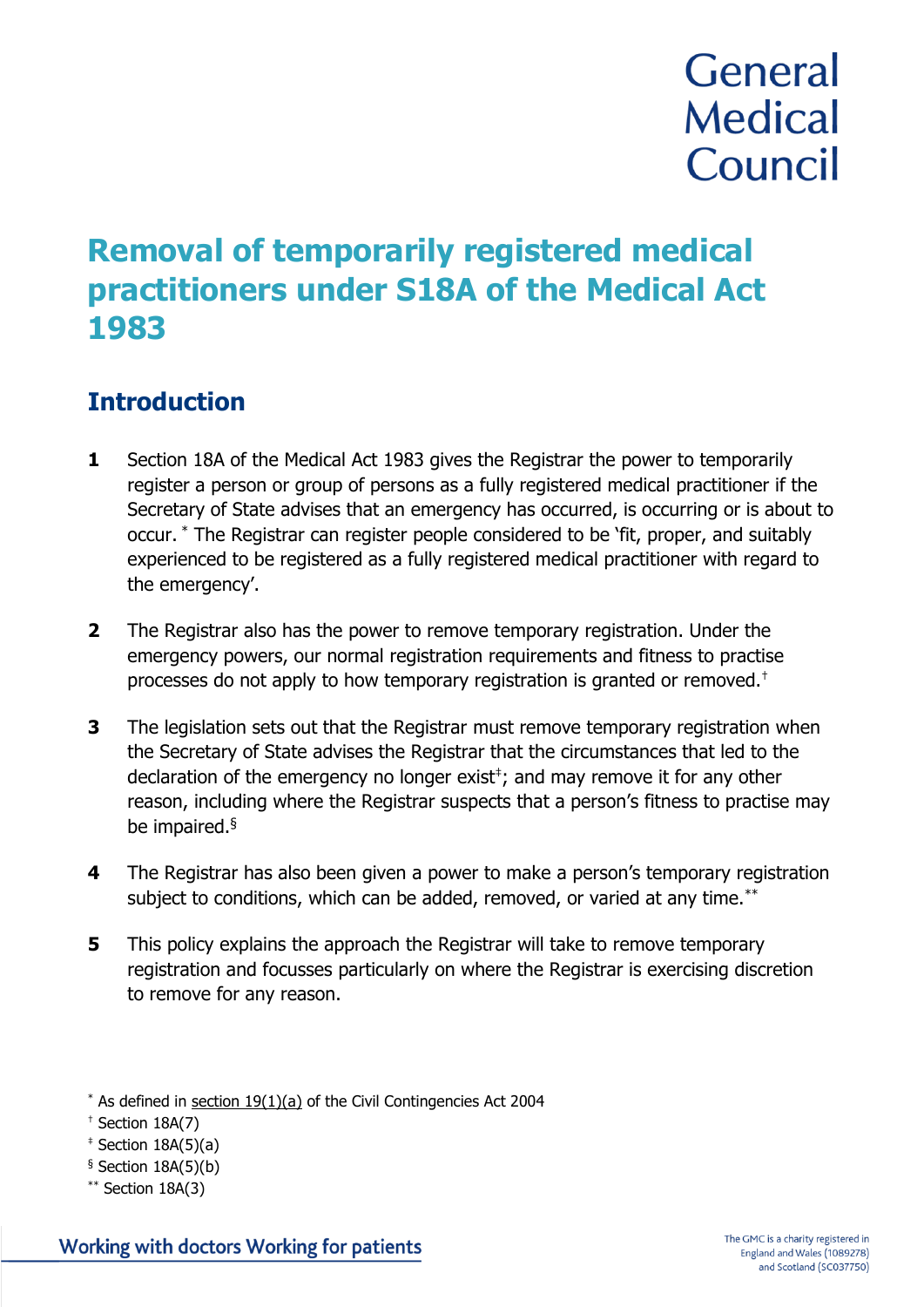**6** In developing this policy, we have carefully considered how to use our broad powers and resources effectively and efficiently to ensure the safety of patients while recognising the need to support the profession during very challenging circumstances.

#### **Removal when the emergency no longer exists**

- **7** The Registrar must revoke temporary registration when the Secretary of State advises that it is no longer an emergency.
- **8** This means that individuals who have been temporarily registered will have their registration revoked and are no longer entitled to practise as a doctor. If they wish to be registered they will need to apply through the normal registration application process.

#### **Removal whilst the emergency is ongoing**

- **9** The Registrar may decide to remove temporary registration from someone for any reason at any time, including where they suspect a person's fitness to practise may be impaired.
- **10** When a concern is raised with us about a temporarily registered doctor, we will consider whether the concern is about something which may impair that person's fitness to practise.
- **11** The type of concerns which may be sufficiently serious to affect a person's fitness to practise include\* :
	- Misconduct
	- Poor performance
	- A criminal caution or conviction
	- Physical or mental ill-health that may impact on ability to practise medicine
	- A determination by another health body
	- Insufficient knowledge of English

<sup>\*</sup> [https://www.gmc-uk.org/concerns/information-for-doctors-under-investigation/how-we-investigate](https://www.gmc-uk.org/concerns/information-for-doctors-under-investigation/how-we-investigate-concerns/deciding-to-investigate-a-complaint-or-concern)[concerns/deciding-to-investigate-a-complaint-or-concern](https://www.gmc-uk.org/concerns/information-for-doctors-under-investigation/how-we-investigate-concerns/deciding-to-investigate-a-complaint-or-concern)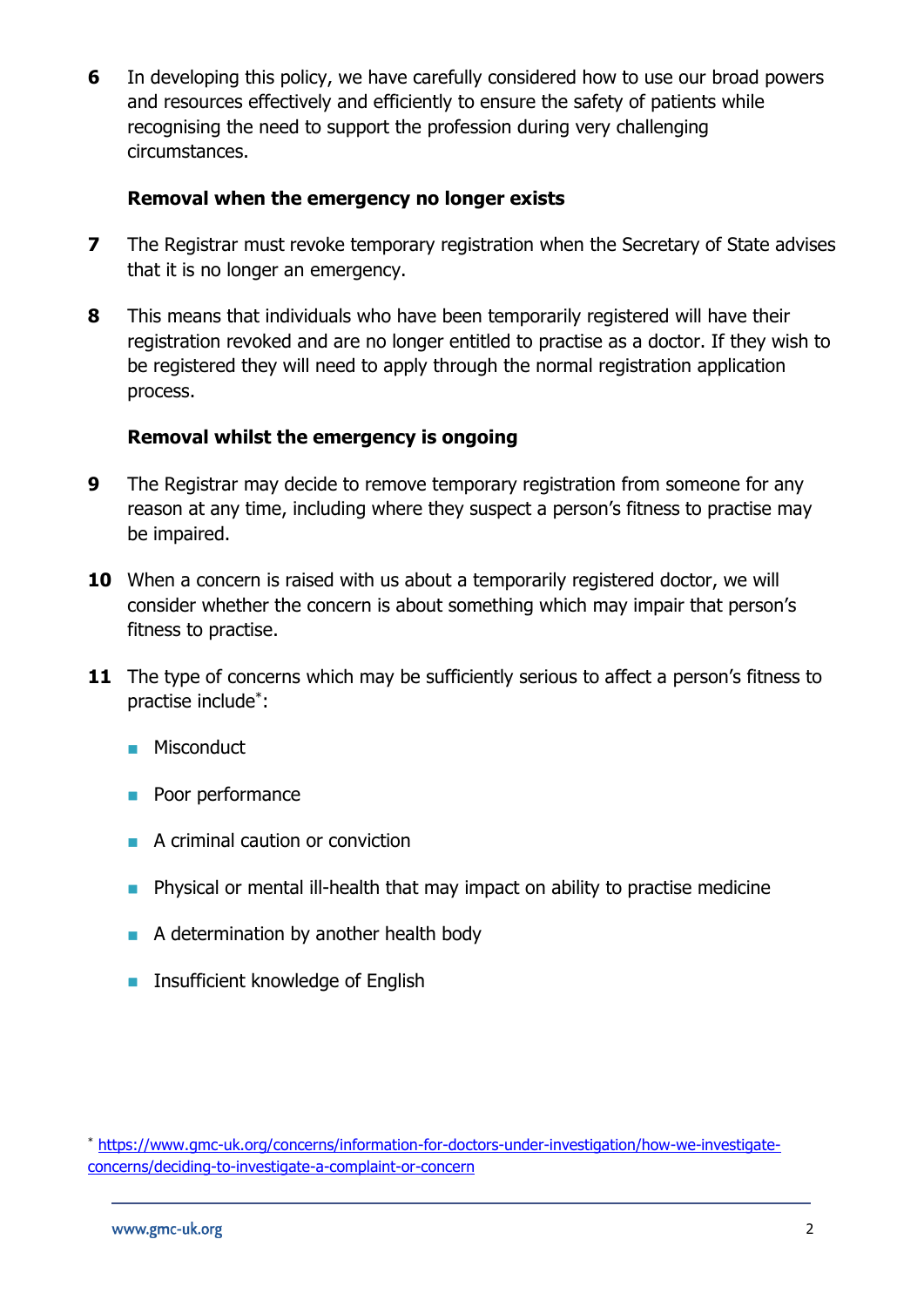- **12** In addition to concerns about fitness to practise, there may be other reasons for the Registrar to remove temporary registration. These will be assessed on a case by case basis, but may include:
	- Where an individual asks for temporary registration to be removed
	- Where we are advised that the number of doctors needed to respond to the emergency has reduced we may remove temporary registration from particular cohorts
	- Mistakes of fact relating to the original decision to grant temporary registration, for example where it appears that the individual registered did not meet the eligibility criteria of the group in which they were registered
	- Breach of any conditions of practice on their temporary registration
	- Where an individual misuses their temporary registration, for example, by practising in a way which is not linked – directly or indirectly – to the emergency\*
	- Any other matters about the individual which were not previously considered and mean the individual would not have been considered fit, proper, and suitably experienced at the point of registration.

#### **How we will deal with concerns about doctors on the temporary register**

- **13** Section 18A(5)(b) enables the Registrar to remove temporary registration from a person for any reason, including where there are grounds for suspecting that the person's fitness to practise may be impaired.
- **14** Concerns relating to the fitness to practise of doctors on the temporary register will be initially assessed using our published thresholds quidance to establish whether the concern would normally meet the threshold for either a Provisional Enquiry (PE) or a Fitness to Practise (FtP) investigation.†
- **15** In an emergency our overarching objective remains the protection of the public. While the broad nature of our powers means we are not required to ask for any further evidence to support a concern about a doctor; to carry out an investigation; or to provide the doctor with an opportunity to respond to the concern, we do have discretion at any point in our processes to do so where we feel this is necessary. We recognise that any concerns which arise during an emergency period are likely to

<sup>†</sup> If the concerns relate to criminal activity we will refer these to the police in the relevant jurisdiction.

<sup>\*</sup> Registrants may be working in front-line healthcare roles during the emergency or working in other which roles which require full registration with a licence to practise to support or backfill other registered professionals. We will only be usually be concerned where there is no connection to the emergency situation, for example using temporary registration for commercial purposes.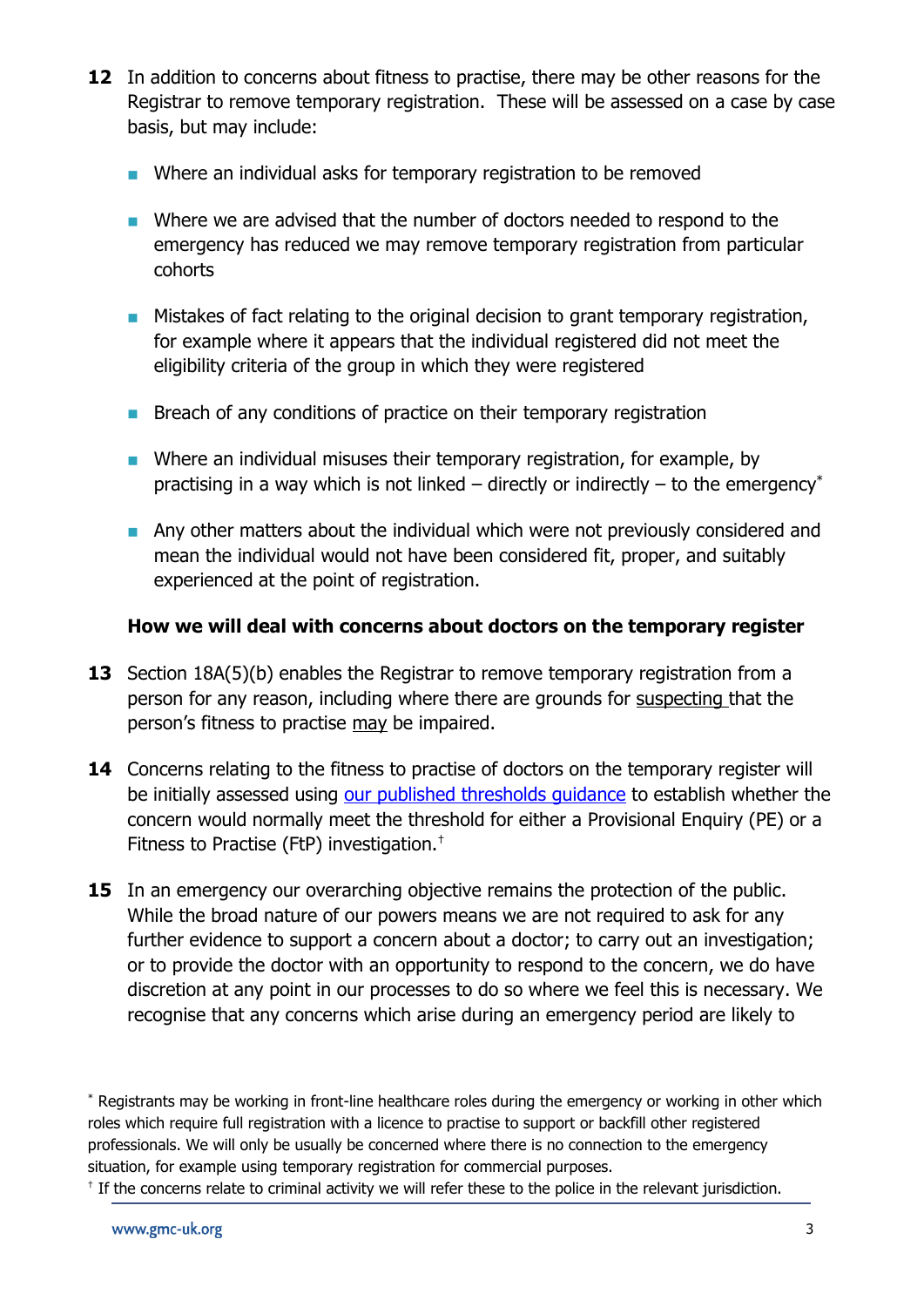have occurred in exceptionally challenging circumstances and this context will be taken into account. However, using our existing triage system to establish if the concern is serious enough to suggest that the doctor may not be fit to practise during the emergency is a robust and proportionate approach in the circumstances of an emergency.

- **16** If the concern does not meet our thresholds, the complaint will be closed and the complainant updated. If a concern does meet either the PE or FtP threshold, an Assistant Registrar (AR) will ordinarily inform the doctor that their registration has been revoked.
- **17** In situations where a concern about a doctor whose licence to practise was restored through temporary registration meets the PE or FtP threshold, an AR will ordinarily inform the doctor that their licence has been revoked. As the doctor remains registered and a threshold has been met, normal FtP processes will be followed to investigate the complaint.
- **18** Non fitness to practise related issues such as those set out at paragraph 12 will also be considered by an AR.

#### **Notification of the decision**

- **19** If the AR determines on the basis of the information received that a doctor/ or doctors should no longer hold temporary registration, the decision will have immediate effect. The Registrar will inform the doctor(s) that temporary registration has been removed immediately.
- **20** In all cases where temporary registration has been revoked, we will notify the UK health departments in the four countries with whom we have previously provided details of those who have been temporarily registered.
- **21** The outcome of the Registrar's decision will also be communicated to the person who raised the concern.
- **22** We will not publish our decisions publicly<sup>\*</sup>. However, we will update our online register to reflect that the doctor no longer holds registration or a licence to practice.

#### **After the Registrar's decision**

<sup>\*</sup> Any doctor who is granted temporary registration will have this clearly identified on their public record on our List of Registered Medical Practitioners (LRMP). LRMP will not indicate that a doctor's temporary registration was revoked but it will display the dates that TR was held.